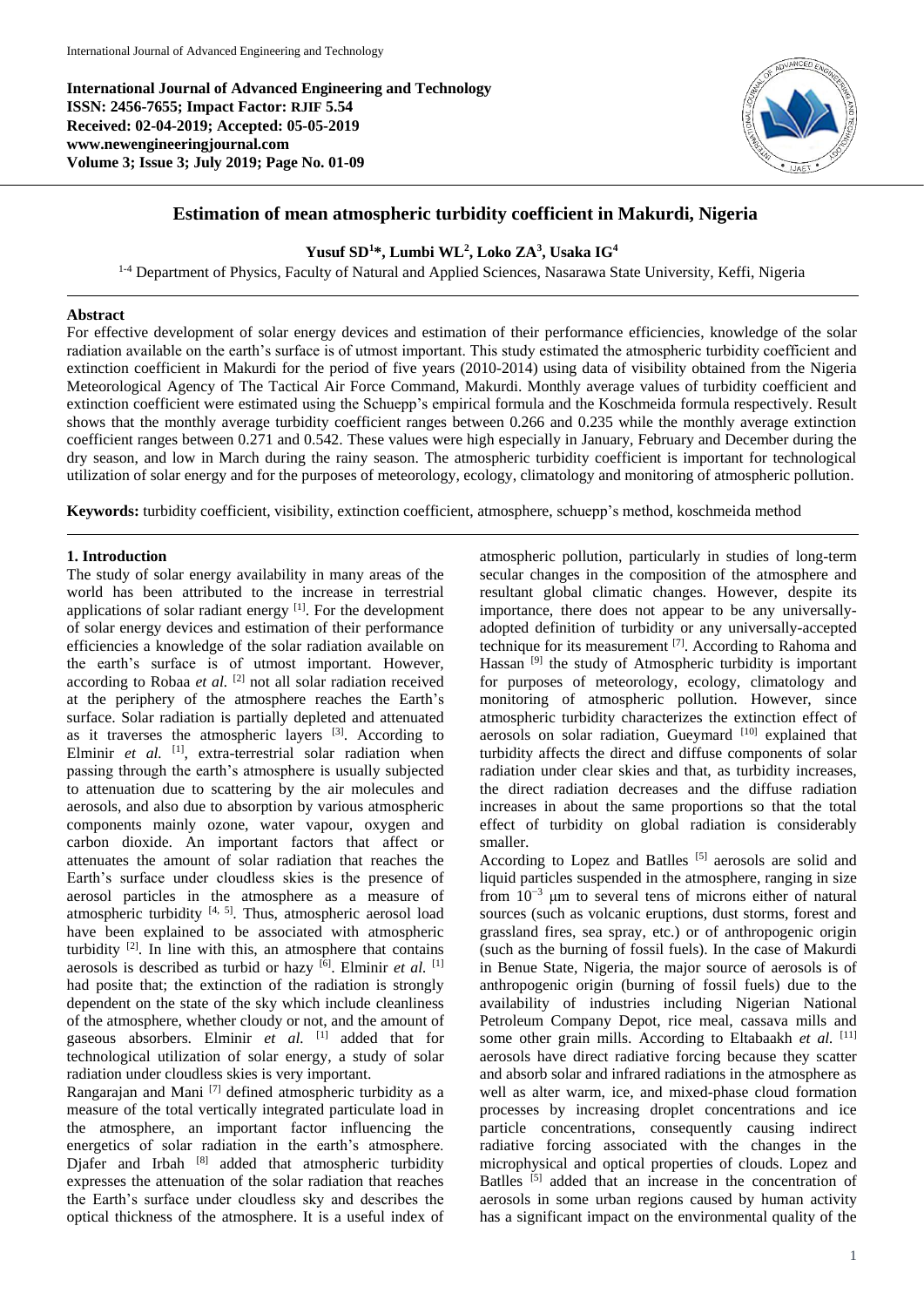cities, which makes the atmospheric opto-chemistry faster, the air turbid with lower visibility, and polluted. Eltabaakh *et al.* [11] explained further that; aerosols are highly absorbent of solar radiation, such as black carbon, and they may reduce cloud cover and liquid water contents by heating the cloud and the environment where the cloud forms. This is known as the semi-direct effect because it is the result of the direct interaction of aerosols with radiation that indirectly influences the climate by altering clouds. The net effect of aerosols on climate depends on the summation of all the three mechanisms above [12]. However, aerosols have two dominant layers in the atmosphere. According to Lopez and Batlles  $\begin{bmatrix} 5 \end{bmatrix}$  the first dominant layer is near the Earth's surface at 0–3 km, which is affected by natural dust storms and man-made inputs to the atmosphere, whereas the second dominant layer is the stratospheric dust layer at 15– 25 km above sea level, which is caused by volcanic action and cosmic sources. In addition, aerosols play an important role in absorption and scattering of solar radiation, as well as in the physics of clouds and precipitation [5].

A key reasons for the uncertainty about aerosols-climate interaction is that aerosols demonstrate high variability, both spatially and temporally and that the extent of their variability has not been fully investigated  $[13]$ . There is a paucity of reliable data on the amount of aerosols in the atmosphere. Conventional techniques for quantifying atmospheric turbidity the amount of aerosol integrated vertically through the atmosphere typically require costly and sophisticated instrumentation and clear-sky condition [14, 15]. Recent satellite estimates of turbidity are also restricted to clear-sky condition and non-terrestrial region [16, 17]. The clear-sky restriction produces gaps in the turbidity record, as well as a possible bias because cloudless skies are associated with a limited set of synoptic situation. In addition to these potential biases, atmospheric turbidity measurements and estimation are not optimally distributed in space, they are geographically biased [13].

Due to the relationship existing between aerosols and attenuation of solar radiation reaching the Earth's surface, different turbidity factors based on radiometric methods have been defined to evaluate the atmospheric turbidity. Some of these are the Linke's turbidity factor,  $\overline{T}_1$  <sup>[18]</sup>, the Angstrom turbidity parameters,  $\beta$  [19], the Schuepp coefficient,  $B^{[20]}$ , the Unsworth-Monteith turbidity factor,  $T_u$  <sup>[21]</sup> others methods are Illuminamce turbidity coefficient,  $T_{il}$ , Volz turbidity coefficient,  $T_{\nu}$ , and Kastrov turbidity coefficient,  $T_k$ . In this study, the Schuepp method was adapted to measure the atmospheric turbidity coefficient while the Koschmeida method was employed to calculate the extinction coefficient for the city of Markurdi Nigeria using the visibility data for the period of five years (2010-2014) from Nigeria Meteorological Headquarters Tactical Air Command Makurdi Airport.

Atmospheric turbidity is a useful index of atmospheric pollution particularly in studies of long-term secular changes in the composition of the atmosphere and the resultant global climate change [22]. It is affected by amount, kind and size distribution of aerosols as well as the amount and distribution of atmospheric water vapour [23]. Measurement of atmospheric turbidity is important in meteorology, climatology, atmospheric pollution, and in determining the amount of spectral global irradiance and for designing photovoltaic cells.

# **2. Literature Review**

The knowledge of atmospheric turbidity, as a measure of aerosols load, is important for the estimation of the impact of a polluted atmosphere on weather and climate, studying air pollution and energy exchange, correcting satellite image for the atmosphere effect in the visible spectral range (especially over polluted regions), and simulating spectral solar irradiance which is helpful in the design of photovoltaics, window glazing for energy-efficient buildings, calculation of heating and cooling loads in architecture and the design of flat-plate collectors  $[24, 25]$ . Several empirical models have been developed to calculate atmospheric turbidity coefficient using various parameters [26, 27, 28, 29, 21, 30, 31] .

Angstrom in [19] developed the earliest model used for estimating turbidity coefficient  $(\beta)$ . He defined it as a dimensionless index that represents the amount of aerosols in the vertical column or direction. In addition, it represents the combined effects of both scattering and absorption caused by aerosols [25]. This representation of atmospheric turbidity by Angstrom is very common. According to Katz *et al.* [24] its determination has been subjected to a number of projects. The minimum value (zero) refers to an ideally dust free atmosphere, while values superior to unity refers to an extremely turbid atmosphere. Under clear sky conditions, an atmosphere aerosol generally contributes to the largest attenuation of solar radiation in the visible region. Scattering and absorption effects are cause by aerosols  $[26, 27]$ . Angstrom model is given as  $T_{\alpha\lambda} = \beta \lambda^{\alpha}$  where  $\beta$  is an index which is the amount of aerosols in the atmosphere at the vertical direction and varies from 0.0 to 0.5 or even higher <sup>[6]</sup>. The wavelength exponent  $\alpha$  is related to the size distribution of the aerosols particles, large values of α indicates a relatively high ratio of small to large particles.

Linke in [18] forwarded the ideal of turbidity, eventually named the Linke's factor and it was defined as the number of clean and dry atmosphere that would be necessary to produce the same attenuation of extra-terrestrial solar radiation that is produced by the real atmosphere [29]. It was suggested that Linke's turbidity coefficient is not a pure turbidity coefficient because it also incorporates water vapour and No<sub>2</sub> optical depth. Nevertheless, the turbidity may be useful when no data on precipitable water are available making the determination of other coefficient difficult. Although Linke does not explicitly show the effects of aerosols and water vapour, its easy measurement made it quite popular in meteorological station <sup>[32]</sup>. Linke's turbidity is a key input for several models that asses the downwelling irradiance under clear skies. These models are used by several communities in the field of renewable energies, climatology, argo-meteorological and atmospheric pollution. Linke turbidity coefficient is also useful for the prediction of the availability of solar radiation. It has a serious drawback; it varies with airmass even when atmospheric condition remains constant. Linke can be directly linked obtained from the pyrheliometric measurements of the beam irradiance during periods of very clear sky with an air mass of 2. Since this kind of data is rarely available, Linke's turbidity generally becomes an estimated parameter. In addition, the time series of the radiation data is generally too short to allow estimation on a daily basis. Fortunately, long-term monthly averages values are sufficient for most applications. Attempts have been made to relate it to Angstrom turbidity [28].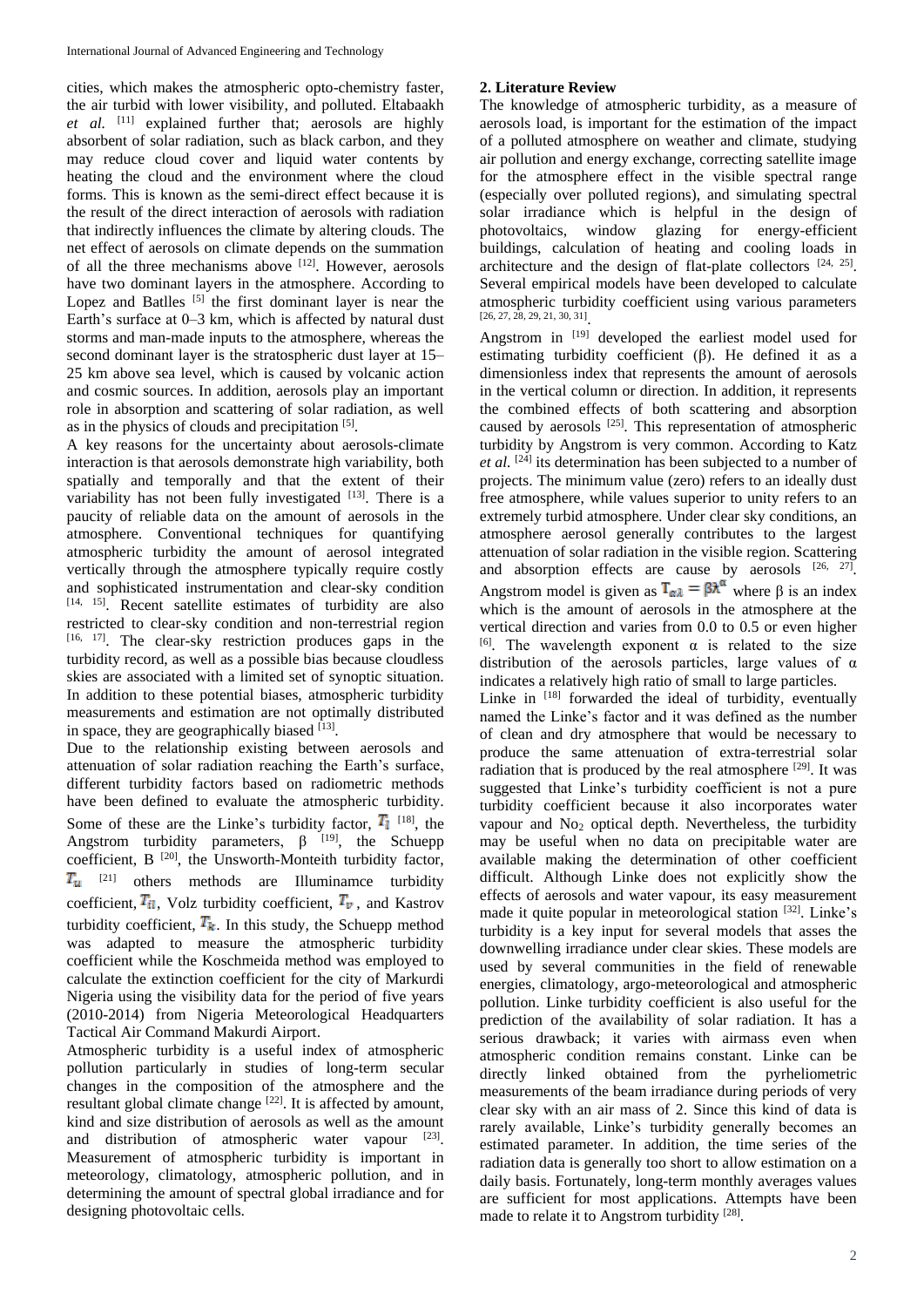Unsworth and Monteith [21] had introduced a method for estimating of turbidity of the atmosphere. The Unsworth-Monteith turbidity represents the number of clean and dry atmosphere which exhibits the same attenuation as the actual atmosphere that contains aerosols and water vapour. They used experimental irradiance measurements of a clean atmosphere and developed the formula  $I_{bn\lambda} = \dot{I}_{bn\lambda} \exp(-T_{U\lambda} m_r)$  where  $I_{bn}$  and  $m_r$  represents the normal incidence total solar radiation under a dust-free atmosphere ( $Wm^{-2}$ ), and exp ( $\overline{I_u m_r}$ ) represents an aerosol spectral transmittance coefficient. With the definition of the integrated total optical thickness, an integrated expression of  $T_u$  that is similar to the expression of  $T_l$  given as  $T_u = \frac{1}{m_r} \ln(\frac{l_{bm}}{l_{bm}})$ 

Illuminance turbidity factor was introduced by Navvab *et al.* [31]. The concept of the illuminance turbidity factor is analogous to that of the Linke factor with  $I_{bn}$ ,  $I_0$ , and  $T_u$ substituted with  $I_{\nu s n}$ ,  $I_{\nu o}$ , and  $T_{il}$ . The turbidity is apparently a better parameter for describing atmospheric conditions because, unlike the Linke factor, it is insensitive to water vapour content, airmass, and solar altitude angle or time of day. It can be determined from the direct measurement of the beam normal illuminance. Illuminance turbidity can be

given as  $\frac{u}{u} \frac{\delta_{il} m_r}{\delta u}$   $\frac{v_{\text{no}}}{\delta u}$  where the values of  $\delta_{il}$  can be

calculated as  $\frac{12}{1+0.0045m}$ . Illuminance turbidity has a heuristic advantage as an approximate analytical expression because it can be directly derived from the Angstrom turbidity formula given as  $T_{il=1+21.6\beta}$ .

Computations of Volz's turbidity are performed according to the usual Bouguer–Lambert–Beer Law that expresses the measured intensity at wavelength  $\lambda$  given as  $T_v = \left[\frac{\ln L_{bn - \ln E_{0 - \ln L_0}}}{m_r}\right] - \frac{\pi^R}{\ln L} - \frac{\pi^W}{\ln L}$  where  $\frac{\pi^R}{\ln L}$  is the Rayleigh scattering coefficient for air molecules at wavelength λ, and  $\mathbb{T}_4^W$  is the absorption coefficient for ozone at  $\lambda$ .

Adeyefa *et al.* <sup>[33]</sup> reports that Kastrov <sup>[34]</sup> obtained the following simple formula for the integral solar radiation on

surface level as  $\frac{p}{r}$   $\frac{1 + T_k m^r}{r}$  from which we obtaine

where  $T_c$  is a quantitative characteristic of atmospheric transparency.

Majumda *et al.* [30] defined a new measure of total atmospheric turbidity, termed as the rational turbidity coefficient.  $T_{r}$  to overcome the limitations of the Linke turbidity Coefficient  $T_L$ . It is composed of three components namely,

- (i) Pure and dry air (the basic effect),
- (ii) Perceptible water vapour w, and
- (iii) Aerosol particles in the atmosphere (dust, smoke,and haze).

The formulation for the rational turbidity coefficient is given as  $T_r = \frac{1}{m} \left( \frac{0.3249 - \ln l_{bn}}{0.072375} \right)^{\frac{1}{0.57}}$ . They correlated the

rational turbidity coefficient with the Angstrom–Schuepp turbidity coefficient B for different values of perceptible water w at unit airmass to eliminate the effect of any possible virtual variation with airmass. They demonstrated that the effect of B and w were inseparable because the scattering of radiation by aerosol particles and the

absorption of the same by water vapour coexist within the absorption bands of water vapour. Thus, the two effects cannot be isolated from each other. This interaction becomes more pronounced with increasing particle size since the negative exponent of l in the Angstrom–Schuepp equation approaches zero for large particles. It also investigated the effects of varying air masses  $m_r$  on  $T_r$  in relation to B and w and presented a formula that connects  $T_r$ 

with B, w, and 
$$
m_r
$$
 as  
\n
$$
T_r = 1 + 80 \left(\frac{B}{1.8}\right)^{1 + 0.817 (0.586) m_r} +
$$
\n
$$
[25 \left(\frac{B + 0.1}{1.9}\right)^{1 - 0.2347 (0.869) m_r}] w^{0.3}
$$

Schuepp introduced the turbidity parameter B, which is fundamentally based similarly with β (Angstrom turbidity) because they have the same theoretical basis.  $B = 0.25$ -0.017V is Schuepps turbidity coefficient and, V is visibility in metres. Hence, an excellent survey of the different sources of error which should be avoided or corrected for on actinometrical research, especially when we wish to determine from such measurement the parameters of atmospheric transmission like turbidity coefficient and the wavelength exponent. However, this is the easiest method in estimating atmospheric turbidity because it does not require much data record.

Angstrom and Schuepp are true turbidity coefficients that are unaffected by anything except by the aerosols total burden. However, Linke turbidity coefficient is affected by the presence of mass aerosols particles in the atmosphere there by causing it to be turbid, effect of perceptible water vapour from absorption, and pure and dry air (basic effect).

### **3. Materials and Method**

The data for this research was obtained from the record section of department of meteorological station of the Tactical Air Command, Makurdi, Benue state, Nigeria. The record section contains daily record for visibility. For the purpose of this research the monthly mean data on visibility in kilometres (km) was retrieved for the period of five years (2010-2014). A typical sample of the data for visibility obtained from NIMET recorded for the period of January to December in the year 2010 is as shown in Appendix. The monthly mean visibility V can be calculated as follows:  $V = \sum f d/d$ 

(I)

where f is the frequency and d is the distance in kilometres The Schuepp's method was employed to calculate the turbidity coefficient B. This is because the Schuepp method gives a true turbidity coefficient that are unaffected by anything except by the aerosols total burden. However, following the work of Excell  $[35]$ , was obtained the turbidity coefficient as:  $B = 0.25 - 0.0017V$ 

$$
\mathrm{(II)}\qquad \qquad (\mathrm{II})
$$

where V is the mean visibility in kilometres

In a similar way, the Koschmeida method was employed to calculate the extinction coefficients  $\mathbf{b}_{\text{ext}}$  and following the work of Dobbins <sup>[36]</sup>, the extinction coefficient is given as:<br> $b_{ext} = \frac{3.912}{v}$ 

where V is the mean visibility in kilometres

(III)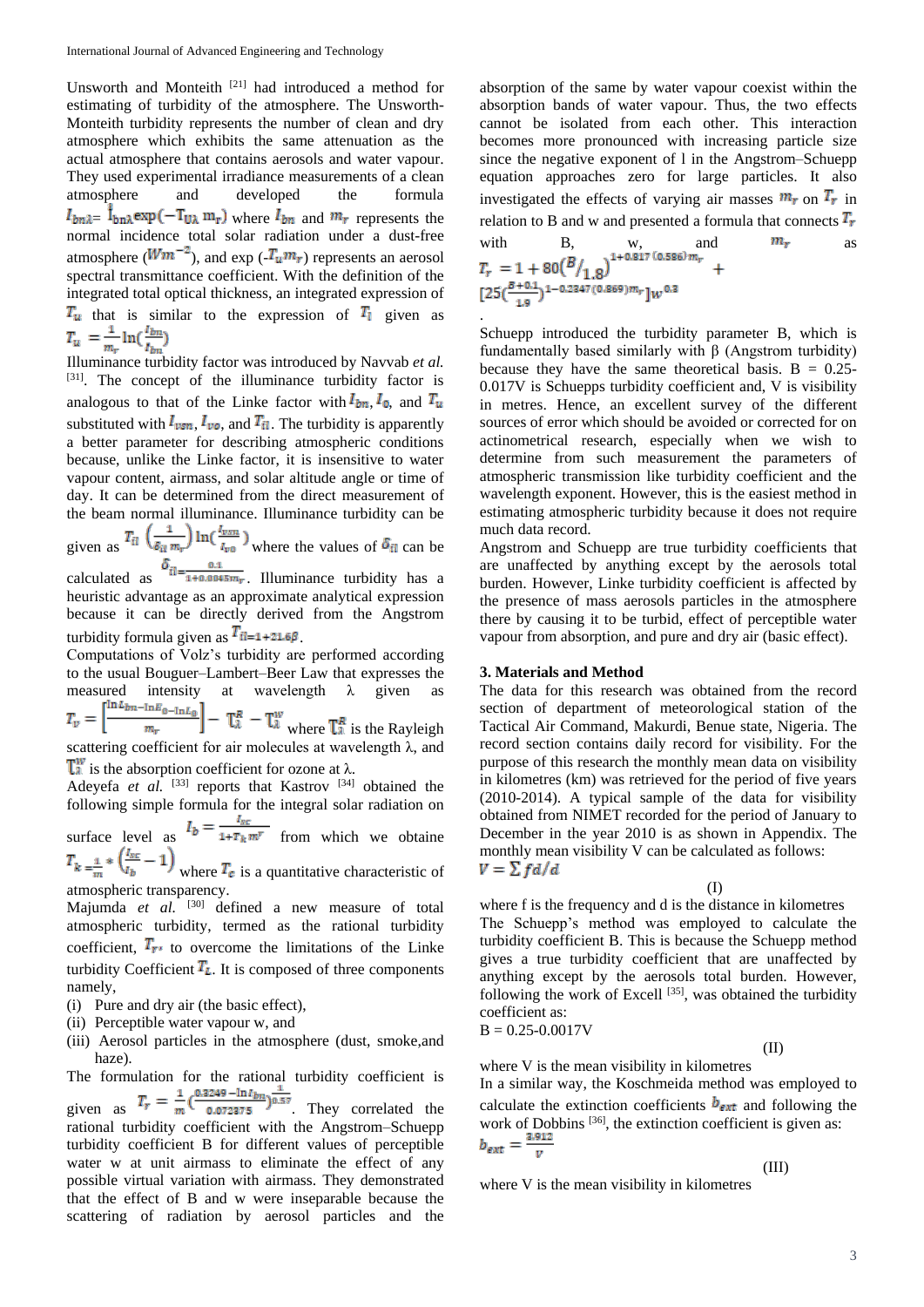### **3.1 Study Area**

This research was carried out in Makurdi, Benue State Nigeria. The Benue valley covers about 56,980 square kilometres of Nigeria landscape. Makurdi, which is the Capital of Benue State, is situated in this valley at an elevation of 100m above the sea level [5]. The Makurdi climate is found between the equatorial forest and trade wind hot desert, known as Sudan or savannah climate. Makurdi, is located on latitude 07.41°E of the equator and on longitude 08.7°E and has an altitude of 106.4m. The data for this research have been measured and recorded at the department of meteorological services of the tactical air force command Makurdi, which is located at 6km from the centre of Makurdi town along Gboko road.

#### **4. Results**

#### **4.1 Mean visibility**

The monthly visibility was calculated using equation I. From the data table (appendix) the mean visibility for January 2010 can be calculated. First 100, 200, 400 metres do not have any observation, but at 1km it had the frequency 3 for the first week, 2 for the second week and 1 each in the third and fourth week which gives a total frequency of 6, then at 2km the total frequency is 11 and 46 for 4km. Between 10-19km, a mean distance of 15km was selected. Thus, the monthly visibility V in km can be calculated as:

$$
V = \frac{6*1+11*2+43*4+66*15}{126} = \frac{1190}{126} = 9.444 \approx 9.44
$$

Similar process was repeated for the rest of the months to obtain the monthly visibility for each year from 2010 – 2014. The average monthly visibility  $\overline{V}$  for five years was then calculated. The monthly mean visibility, the annual mean visibility and standard deviation were calculate and the variation of this measured values from 2010 to 2014 are summarized in Table I.

| <b>Table 1:</b> 5-year monthly mean visibility (km) and their standard deviation |
|----------------------------------------------------------------------------------|
|----------------------------------------------------------------------------------|

| <b>Months</b> | 2010             | 2011             | 2012             | 2013             | 2014             | ū<br>(km)        | S    |
|---------------|------------------|------------------|------------------|------------------|------------------|------------------|------|
| January       | 9.44             | 12.00            | <b>NA</b>        | 6.00             | 11.20            | 9.65             | 4.90 |
| February      | 8.78             | 10.00            | <b>NA</b>        | 9.40             | 9.00             | 9.30             | 4.18 |
| March         | 14.34            | 13.30            | NA               | 15.00            | 15.00            | 14.40            | 6.48 |
| April         | 8.24             | 14.30            | <b>NA</b>        | 15.00            | 15.00            | 13.13            | 6.52 |
| May           | 14.31            | 15.00            | 6.00             | 15.00            | 15.00            | 13.06            | 6.40 |
| June          | 14.19            | 15.00            | 10.00            | 14.30            | 15.00            | 13.70            | 5.90 |
| July          | 14.13            | 14.10            | 9.40             | 14.10            | 14.10            | 13.16            | 5.70 |
| August        | 13.64            | 13.00            | 14.30            | 14.10            | 14.00            | 13.80            | 5.66 |
| September     | 10.12            | 13.30            | 14.00            | 15.00            | 15.00            | 13.48            | 5.79 |
| October       | 13.72            | 14.00            | 14.40            | 15.00            | 14.10            | 14.24            | 5.83 |
| November      | 14.34            | 12.00            | 15.00            | 15.00            | 14.00            | 14.06            | 5.85 |
| December      | 9.74             | 10.20            | 3.00             | 14.00            | 11.30            | 9.64             | 5.36 |
| Average       | $12.08 \pm 2.54$ | $13.02 \pm 1.68$ | $10.76 \pm 4.47$ | $13.49 \pm 2.83$ | $13.56 \pm 1.97$ | $12.58 \pm 1.92$ |      |

**Note:** N A- Not Available,  $\overline{V}$  is monthly mean visibility coefficient, S is the standard deviation

From Table I it can be seen that year 2014 recorded the highest annual mean visibility of 13.56 km with standard deviation (1.97) while the lowest annual mean visibility of 10.76 km was obtained in the year 2012 with standard

deviation (4.47) during the 5 years period (2010-2014). The variation of the annual mean visibility is as shown in Figure I.



**Fig 1:** Annual mean visibility

Figure II(a) shows the five years monthly values of visibility from 2010 to 2014. The minimum visibility value of 3km was recorded in December 2012 while maximum visibility value of 15km was found in different months of the years 2011-2014. In the year 2012, from January to April there were no available records during those months. In terms of

the monthly mean visibility values averaged for five years as shown in Figure II(b), it shows that February has a lowest mean visibility value of 9.30 km with standard deviation (4.18) while March has the highest mean visibility of 14.40 km with standard deviation (6.48).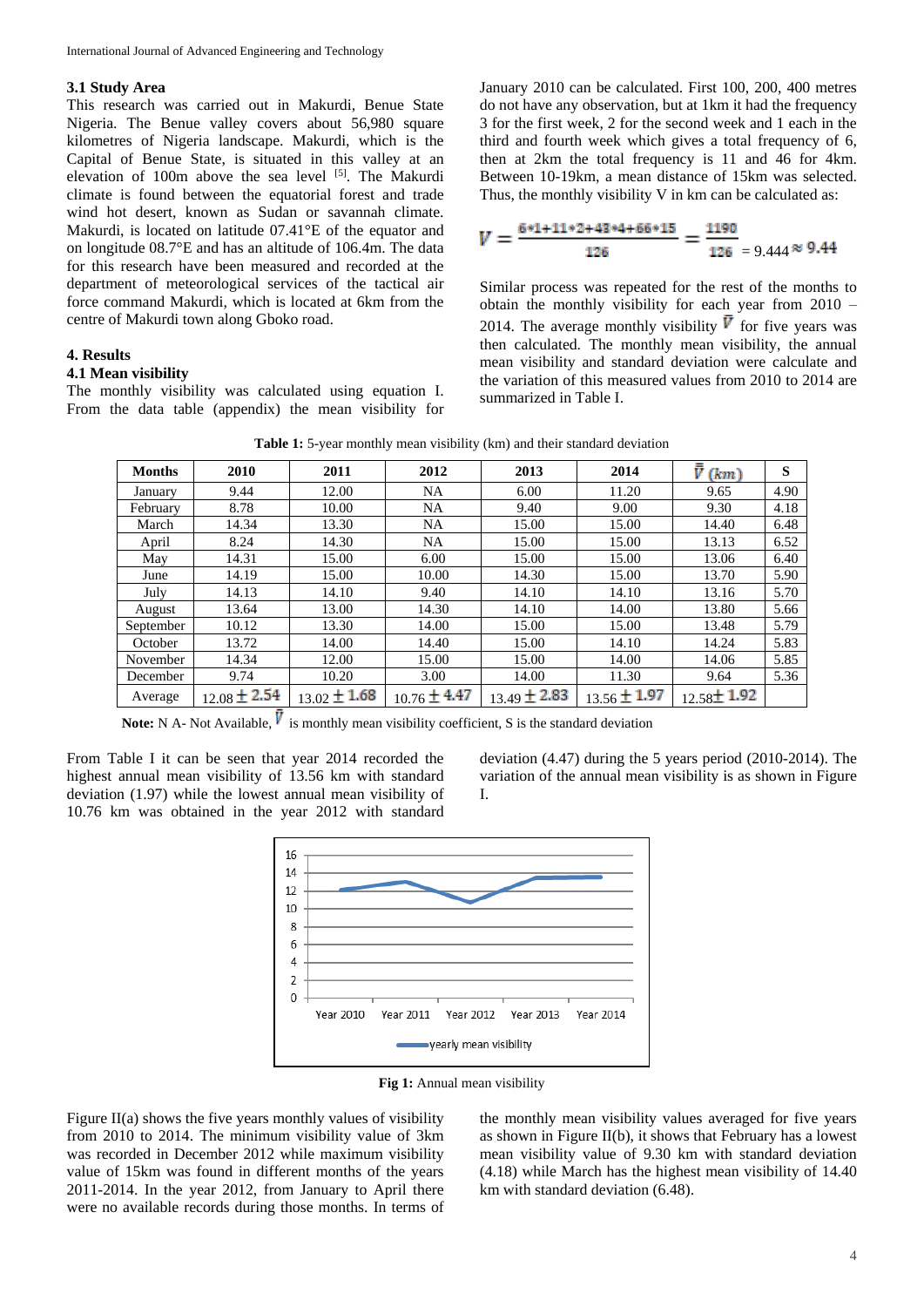

**Fig 2:** 5-years visibility graph

## **4.2 Turbidity coefficient**

The average monthly turbidity coefficient  $\bar{B}$  was calculated using the Schuepp's method given in equation II following the work of Excell  $^{[35]}$ . However, the monthly mean turbidity coefficient, the annual mean turbidity coefficient and standard deviation were calculate and the variation of this measured values from 2010 to 2014 are summarized in Table II.

| <b>Table 2:</b> 5-yearly mean monthly turbidity coefficient and it's standard deviation |  |  |  |  |
|-----------------------------------------------------------------------------------------|--|--|--|--|
|-----------------------------------------------------------------------------------------|--|--|--|--|

| <b>Months</b> | 2010              | 2011              | 2012              | 2013              | 2014              | $\bar{\bar{B}}$ (km) | S     |
|---------------|-------------------|-------------------|-------------------|-------------------|-------------------|----------------------|-------|
| January       | 0.234             | 0.230             | NA                | 0.240             | 0.231             | 0.234                | 0.105 |
| February      | 0.235             | 0.233             | NA                | 0.234             | 0.235             | 0.234                | 0.105 |
| March         | 0.226             | 0.227             | NA                | 0.225             | 0.225             | 0.226                | 0.101 |
| April         | 0.236             | 0.226             | NA                | 0.225             | 0.225             | 0.228                | 0.102 |
| May           | 0.226             | 0.225             | 0.240             | 0.225             | 0.225             | 0.228                | 0.093 |
| June          | 0.226             | 0.225             | 0.233             | 0.226             | 0.225             | 0.227                | 0.093 |
| July          | 0.226             | 0.226             | 0.234             | 0.226             | 0.226             | 0.228                | 0.093 |
| August        | 0.227             | 0.227             | 0.226             | 0.226             | 0.226             | 0.226                | 0.092 |
| September     | 0.233             | 0.227             | 0.226             | 0.225             | 0.225             | 0.227                | 0.093 |
| October       | 0.227             | 0.226             | 0.226             | 0.225             | 0.226             | 0.226                | 0.092 |
| November      | 0.226             | 0.230             | 0.225             | 0.225             | 0.226             | 0.226                | 0.092 |
| December      | 0.233             | 0.233             | 0.250             | 0.226             | 0.231             | 0.235                | 0.096 |
| Average       | $0.229 \pm 0.004$ | $0.228 \pm 0.003$ | $0.233 \pm 0.009$ | $0.227 \pm 0.005$ | $0.227 \pm 0.003$ | $0.229 \pm 0.003$    |       |

**Note:** N A- Not Available,  $\overline{B}$  is monthly mean turbidity coefficient, S is the standard deviation

From Table II, it shows that year 2012 recorded the highest annual mean turbidity coefficient of 0.233 km with standard deviation (0.009) while the lowest annual mean turbidity coefficient of 0.227 was observed in the year 2013 and 2014 with standard deviations (0.005) and (0.003) respectively. Figure III shows the variation in the annual mean turbidity

coefficient of which we observed that; the pattern of the variation appears to be inversely to the variation in the annual mean visibility as we compare Figure I and III. Therefore, increase in annual mean visibility results in a decrease in annual mean turbidity and vise-versa.



**Fig 3:** Annual mean turbidity coefficient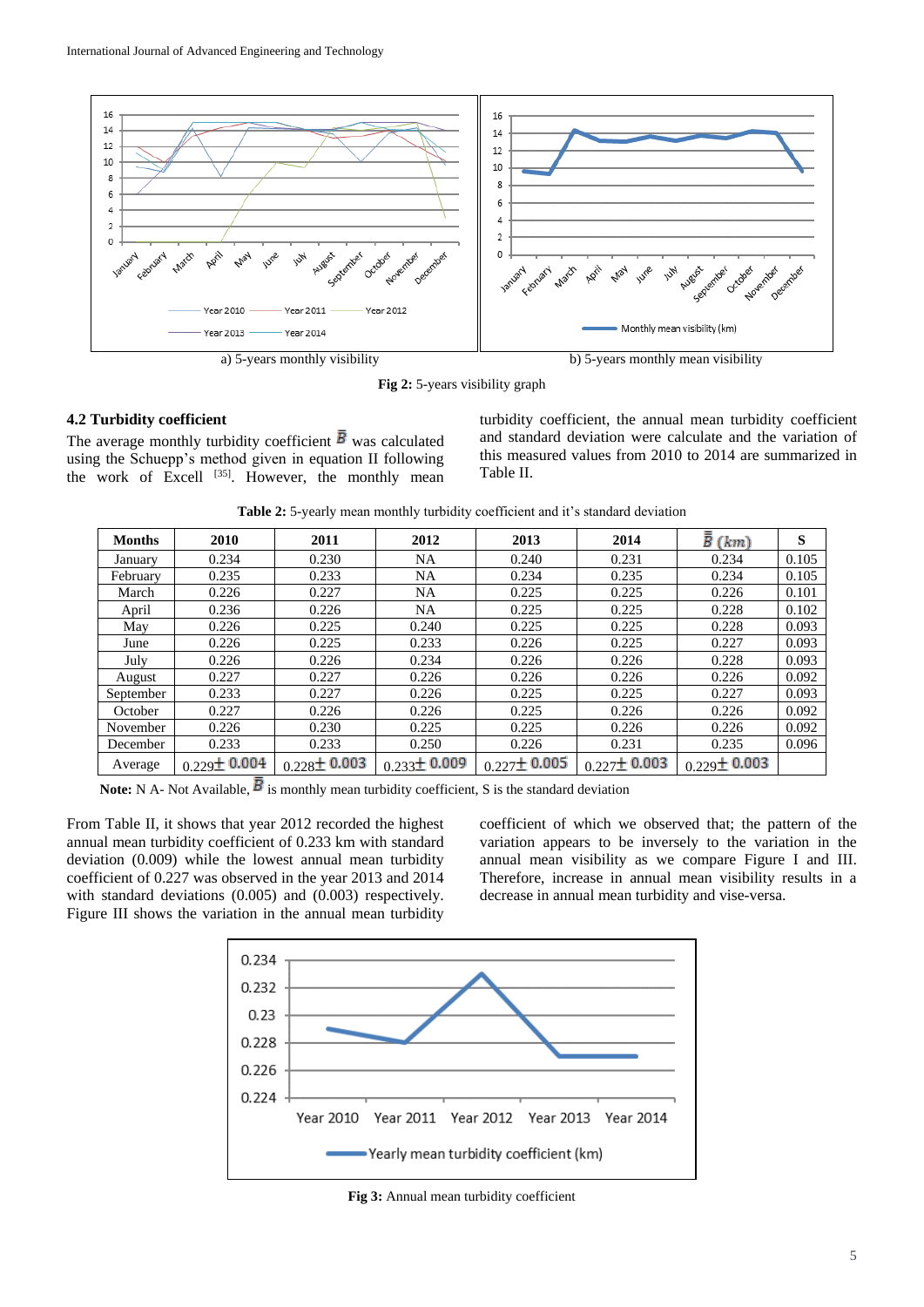Figure IV(a) shows the monthly values of the turbidity coefficient from 2010 to 2014. There was variation in the monthly values with maximum value of 0.250 occurring in December 2012 while the minimum value of 0.225 was found in different months across the years 2011-2014. Again since there were no available records from January to April in the year 2012, there was no any calculated turbidity values associated to those months. Figure IV(b) shows the monthly mean turbidity coefficient values averaged for five years of which we observe that; the pattern of the variation

appears to be inversely to the variation in the mean monthly visibility as we compare Figure II(b) and IV(b). This means that an increase in monthly mean visibility will result in a decrease in the monthly mean turbidity and vise-versa. However, we observe that December had the highest monthly mean turbidity coefficient of 0.235 km with standard deviation (0.096) while the lowest monthly mean turbidity coefficient of 0.226 km was observed in March with standard deviation (0.101), August, October and November with standard deviations (0.092) each.



**Fig 4:** 5-years turbidity coefficient graph

### **4.3 Extinction coefficient**

The monthly extinction coefficient was calculated using the Koschmeida method given in equation III following the work of Dobbins [36]. However, the monthly mean extinction

coefficient, the annual mean extinction coefficient and standard deviation were calculate and the variation of this measured values from 2010 to 2014 are summarized in Table III.

| <b>Months</b> | 2010              | 2011              | 2012              | 2013              | 2014              | $\overline{b}_{ext}$ (km <sup>-1</sup> ) | S     |
|---------------|-------------------|-------------------|-------------------|-------------------|-------------------|------------------------------------------|-------|
| January       | 0.414             | 0.330             | <b>NA</b>         | 0.650             | 0.350             | 0.436                                    | 0.233 |
| February      | 0.446             | 0.390             | NA                | 0.420             | 0.440             | 0.424                                    | 0.191 |
| March         | 0.273             | 0.290             | <b>NA</b>         | 0.260             | 0.260             | 0.271                                    | 0.122 |
| April         | 0.475             | 0.270             | NA                | 0.260             | 0.260             | 0.316                                    | 0.169 |
| May           | 0.273             | 0.260             | 0.650             | 0.260             | 0.260             | 0.341                                    | 0.208 |
| June          | 0.276             | 0.260             | 0.390             | 0.270             | 0.260             | 0.291                                    | 0.129 |
| July          | 0.277             | 0.280             | 0.420             | 0.280             | 0.280             | 0.307                                    | 0.138 |
| August        | 0.287             | 0.300             | 0.270             | 0.280             | 0.280             | 0.283                                    | 0.116 |
| September     | 0.387             | 0.290             | 0.280             | 0.260             | 0.260             | 0.295                                    | 0.129 |
| October       | 0.285             | 0.280             | 0.270             | 0.260             | 0.280             | 0.275                                    | 0.113 |
| November      | 0.273             | 0.330             | 0.260             | 0.260             | 0.280             | 0.281                                    | 0.117 |
| December      | 0.402             | 0.380             | 1.300             | 0.280             | 0.350             | 0.542                                    | 0.441 |
| Average       | $0.339 \pm 0.079$ | $0.305 \pm 0.044$ | $0.480 \pm 0.356$ | $0.312 \pm 0.116$ | $0.297 \pm 0.056$ | $0.339 \pm 0.085$                        |       |

| <b>Table 3:</b> Extinction coefficient monthly mean $(km^{-1})$ |  |  |
|-----------------------------------------------------------------|--|--|
|-----------------------------------------------------------------|--|--|

**Note:** N A- Not Available,  $\overline{b}_{ext}$  is monthly mean extinction coefficient, S is the standard deviation

From Table II, it shows that year 2012 recorded the highest annual mean extinction coefficient of 0.480 km with standard deviation (0.356) while the lowest annual mean turbidity coefficient of 0.297 with standard deviation (0.056), was observed in the year 2014. Figure V shows the variation in the annual mean extinction coefficient of which we observed that the pattern of the variation is similar to the variation in the annual mean turbidity as we compare Figure III and V. Therefore, increase in annual mean turbidity coefficient results in a increase in annual mean extinction coefficient and vise-versa.



**Fig 5:** Annual mean extinction coefficient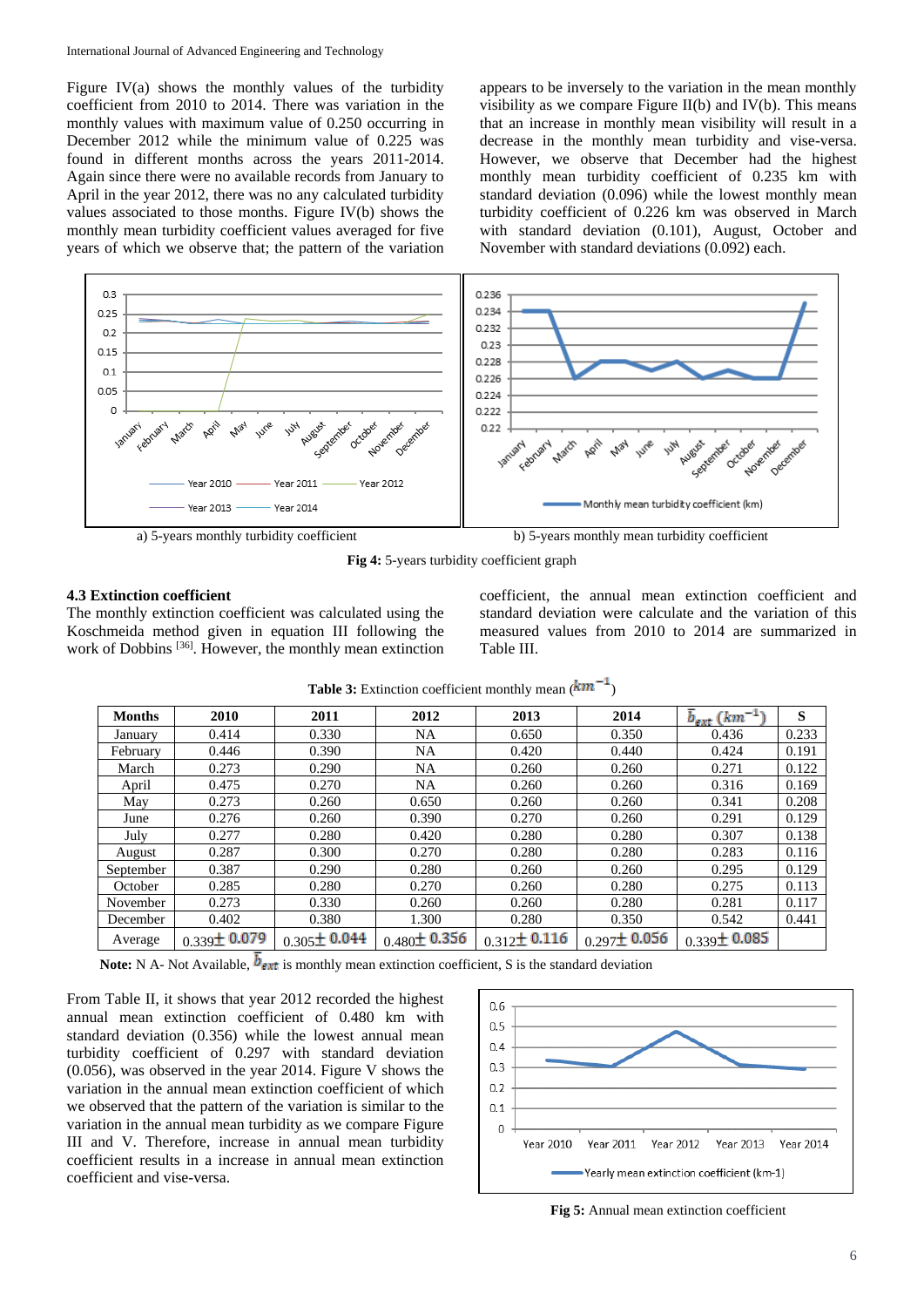Figure VI(a) shows the monthly values of the extinction coefficient from 2010 to 2014. There was also variation in the monthly values with maximum value of 1.30 occurring in December 2012 while the minimum value of 0.26 was found in different months across the years 2011-2014. Again since there were no available records from January to April in the year 2012, there was no any calculated extinction values associated to those months. Figure VI(b) shows the monthly mean extinction coefficient values averaged for five years of which we observe that; the pattern

of the variation appears to be similar to the variation in the mean monthly turbidity as we compare Figure IV(b) and VI(b). This also implies that an increase in the monthly mean turbidity coefficient will result in an increase in monthly mean extinction coefficient and vise-versa. However, we observe that December had the highest monthly mean extinction coefficient of 0.542 km with standard deviation (0.441) while the lowest monthly mean extinction coefficient of 0.271 km with standard deviation (0.122) was observed in March.



**Fig 6:** 5-years extinction coefficient graph

### **4.4 Comparison of estimated turbidity and extinction coefficients results**

Table IV is a comparison of the monthly mean turbidity and extinction coefficient averaged over five years as represented in Figure VII. The monthly mean extinction coefficients averaged over five years appears to be similar but higher than those of the turbidity coefficients. This values are observed to show considerable variation across the months as compared to the monthly mean turbidity coefficients that shows little or no variation across the months for the five years average. The monthly mean

coefficient shows that the turbidity coefficients for the months of January, February and December have high values 0.234km, 0.234km and 0.235km each respectively. Showing that aerosole loading is much higher during the dry season. Correspondingly, the extinction coefficient has an average values of  $0.436 \text{km}^{-1}$ ,  $0.424 \text{km}^{-1}$  and  $0.542 \text{km}^{-1}$ respectively during these months. On the other hand, during the rainy season, low values of turbidity up to about 0.226km are observed and the extinction coefficients up to  $0.271$  km<sup>-1</sup> are observed showing low aerosole loading.

**Table 4:** Visibility, turbidity coefficient and extinction coefficient monthly mean

| <b>Months</b> | (km)  | Ē<br>(km) | $\overline{b}_{ext}$ (km) |
|---------------|-------|-----------|---------------------------|
| January       | 9.65  | 0.234     | 0.436                     |
| February      | 9.30  | 0.234     | 0.424                     |
| March         | 14.40 | 0.226     | 0.271                     |
| April         | 13.13 | 0.228     | 0.316                     |
| May           | 13.06 | 0.228     | 0.341                     |
| June          | 13.70 | 0.227     | 0.291                     |
| July          | 13.16 | 0.228     | 0.307                     |
| August        | 13.80 | 0.226     | 0.283                     |
| September     | 13.48 | 0.227     | 0.295                     |
| October       | 14.24 | 0.226     | 0.275                     |
| November      | 14.06 | 0.226     | 0.281                     |
| December      | 9.64  | 0.235     | 0.542                     |
| Average       | 12.58 | 0.229     | 0.339                     |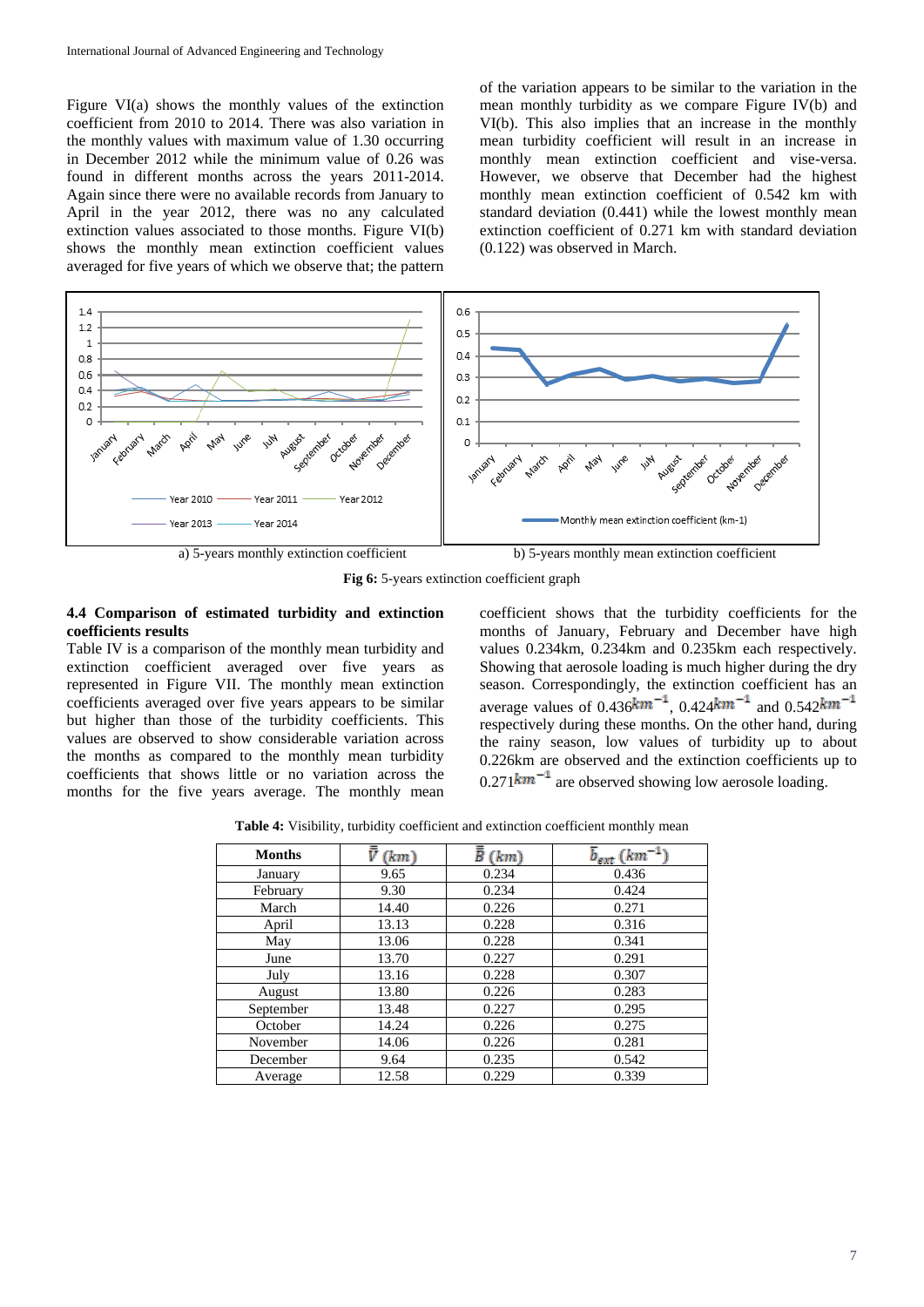

**Fig 7:** 5-year monthly mean turbidity and extinction coefficient

### **5. Implications**

Turbidity of the atmosphere depends partly on local weather conditions, which determine the input of aerosols from domestic and industrial sources [5]. Based on the analysis, it is observed that Makurdi is generally a hot region with a moderate visibility. However, findings have revealed that the monthly average value of the turbidity coefficient in Makurdi, varies between 0.226 and 0.235. Which implies airplane operation and solar energy utilization. This finding is in line with Lopez and Batlles  $[5]$  who gave a range for turbidity coefficient to be between 0.02 for low aerosol load to 0.5 for high aerosol loads. Also, it is similar to Djafer and Irbah [8] evaluation of Angstrom turbidity coefficient between 0.02 and 0.19 but not in line with their monthly average values of Linke turbidity factor of between 1.3 and 5.6. Similarly, the monthly average value of the extinction coefficient ranges from 0.271 in March to 0.542 in December which is similar to Lopez and Batlles [5] but not in line with Djafer and Irbah<sup>[8]</sup>. However, the extinction coefficient of the atmosphere is proportional to concentration of light absorbing and scattering aerosols in the atmosphere. Since turbidity values determine the input of aerosole loading which have direct effect of scattering and absorbing radiation  $[11, 5]$  and our findings have revealed higher aerosole loads during the dry season as compared to the rainy season, it implies that Makurdi will experience more absorbsion and scattering of solar radiation during the dry season as compared to rainy season.

### **6. Conclusion**

This research work is based on the estimation of mean atmospheric turbidity coefficient in Makurdi. Using the visibility data for the period of five years (2010-2014) from Nigeria Meteorological Headquarters Tactical Air Command Makurdi Airport, the Schuepp method was adapted to measure the atmospheric turbidity coefficient while the Koschmeida method was employed to calculate the extinction coefficient for the city of Markurdi, Nigeria. Though the monthly mean extinction coefficient values were higher than those of turbidity, the monthly mean turbidity coefficients were observed to vary the same way as the extinction coefficient because they both measure the amount of aerosol loading in the atmosphere. The amount of aerosols were observed to vary across the season showing high aerosol loading during the dry season January, February and December and low aerosol loading during the

rany season. The atmospheric turbidity expresses the attenuation of the solar radiation that reaches the Earth's surface under cloudless sky for technological utilization of solar energy and describes also the optical thickness of the atmosphere for the purposes of meteorology, ecology, climatology and monitoring of atmospheric pollution.

### **7. Limitations and recommendations**

Some limitations of this study are worth mentioning. First a lot of difficulties were encountered in the process of retrieving and analysing the raw data due to monopoly of data and some missing data at the meteorological center. Since only one centre is available in Makurdi, the available data may not fully represent the actual situation of Makurdi. Second, the analysis was only carried out for a period of five years which may not give an excellent result for a time series analysis. Further study with more number of years will give a better result.

### **8. Funding**

This research did not receive any specific grant from funding agencies in the public, commercial, or not-for-profit sectors.

#### **10. References**

- 1. Elminir HK, Rahuma UA, Benda V. Comparism between atmospheric turbidity coefficient of desert and temperate climates. Acta Polytechnica. 2001; 41(2):48- 59.
- 2. Robaa SM. Urban-rural solar radiation loss in the atmosphere of Greater Cairo region, Egypt. Energy Conversion and Management. 2009; 50(1):194-202.
- 3. Khalid SA. Parameterization models for solar radiation and solar technology applications. Energy Conversion and Management. 2008; 49(1):2384-91.
- 4. Malik AQ. A modified method of estimating Angstrom's turbidity coefficient of solar radiation model. Renewable Energy. 2000; 21(1):537-52.
- 5. Lopez G, Batlles FJ. Estimate of the atmospheric turbidity from three broad brand solar radiation algorithms. A comparative study. Annales Geophysicae. 2004; 22(1):2657-2668.
- 6. Iqbal M. An introduction to solar radiation. Academic Press. Ontario, Canada, 1983.
- 7. Rangarajan S, Mani A. A new method for the determination of atmospheric turbidity. Tellus. 1984;